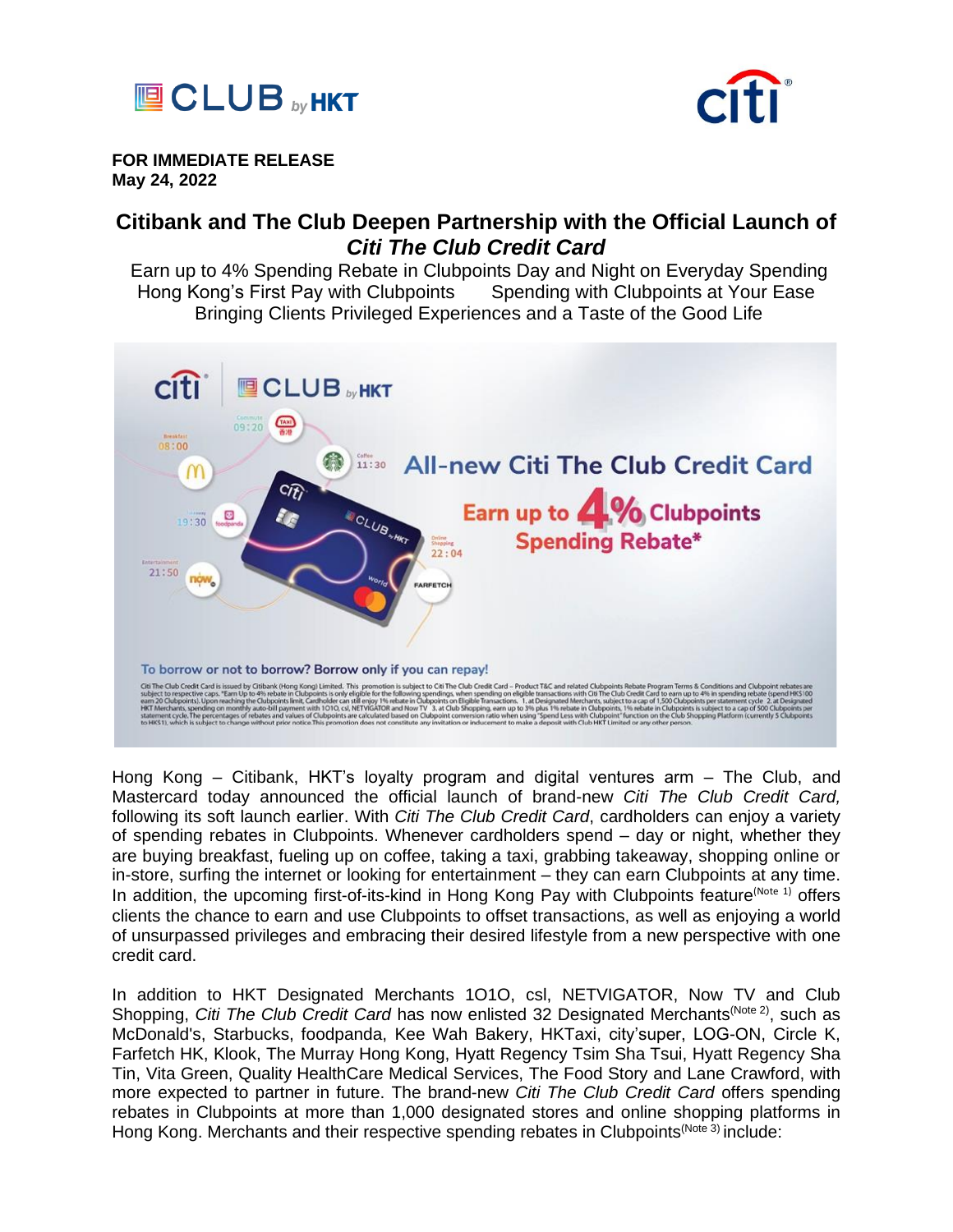



| <b>HKT Designated Merchants</b> | Earn up to 4% spending rebate in Clubpoints on monthly<br>auto-bill payments <sup>(Note 4)</sup> – that is, spend HK\$100 to earn 20<br>Clubpoints (equivalent to HK\$4 spending rebate) |
|---------------------------------|------------------------------------------------------------------------------------------------------------------------------------------------------------------------------------------|
| <b>Club Shopping</b>            | Earn up to 4% spending rebate in Clubpoints <sup>(Note 5)</sup> – that is,<br>spend HK\$100 to earn 20 Clubpoints (equivalent to HK\$4<br>spending rebate)                               |
| Designated Merchants Note 2)    | Earn up to 4% spending rebate in Clubpoints <sup>(Note 6)</sup> – that is,<br>spend HK\$100 to earn 20 Clubpoints (equivalent to HK\$4<br>spending rebate)                               |
| <b>Other Merchants</b>          | Earn a 1% spending rebate in Clubpoints with no cap on any<br>other eligible transactions - that is, spend HK\$100 to earn 5<br>Clubpoints (equivalent to HK\$1 spending rebate)         |

Through Open API technology, the brand-new *Citi The Club Credit Card* brings clients a novel and seamless digital experience. Clients can apply for the credit card in just a few simple steps. Clients can also spend with their virtual card in real-time immediately upon card approval, further integrating online and offline consumption behaviours into their personal digital lifestyle.

Furthermore, cardholders will be registered automatically as The Club members and be entitled to future benefits<sup>(Note 7)</sup> such as eligibility for priority booking for designated events and concerts, early access to and pre-ordering of the latest gadgets, electronic device protection benefits, travel insurance benefits, benefits in Data Roaming Day Passes with trips booked through Club Travel<sup>(Note 8)</sup>, limited-time offers to earn more Clubpoints and special redemption deals, plus additional banking benefits.

To enhance the practical use and value of Clubpoints even further, *Citi The Club Credit Card* clients will have exclusive access to the Hong Kong's first Pay with Clubpoints feature<sup>(Note 1)</sup>, which is coming soon. Upon making a transaction, clients will get an instant message directing them to the redemption website to offset spending with Clubpoints in just a few clicks, and they can spend with Clubpoints any time! They can also use Clubpoints earned to enhance their quality of life by leveraging "Spend Less with Clubpoint" on the Club Shopping platform to redeem over 10,000 quality products, including the latest smartphones, computers, home appliances, wine and dining options, pet supplies and wellness products, HKT and Club Shopping e-coupons, Club Travel packages, and the opportunity to participate in special events.

Lawrence Li, Head of Cards and Unsecured Lending of Citibank Hong Kong, said, "Citibank is always dedicated to positioning its products and services to meet client needs while continuing to bring them a seamless banking experience and digital lifestyle through cutting-edge technology. Citibank Hong Kong has leveraged Open API since early 2018 to foster the development of a digital ecosystem with numerous partners. Currently, we have nearly 30 API partners, including HKT, the largest telecommunications company in Hong Kong. Both of us share the vision of nurturing the digital ecosystem, and we are pleased to partner with The Club to officially launch a new co-brand card to promote and enlarge our service scope. Together, we will keep on developing our digital ecosystem with ever-expanding merchant partners. Upholding Citibank's dedication to innovation and client centricity, we will launch the first-of-itskind Pay with Clubpoints feature<sup>(Note 1)</sup> in Hong Kong for *Citi The Club Credit Card*, making it faster and easier for clients to use the Clubpoints earned in their daily purchases. With The Club's next-generation creative online shopping platform, flexible Clubpoints redemption rewards, and exclusive privileges, our two innovative brands are pleased to provide clients with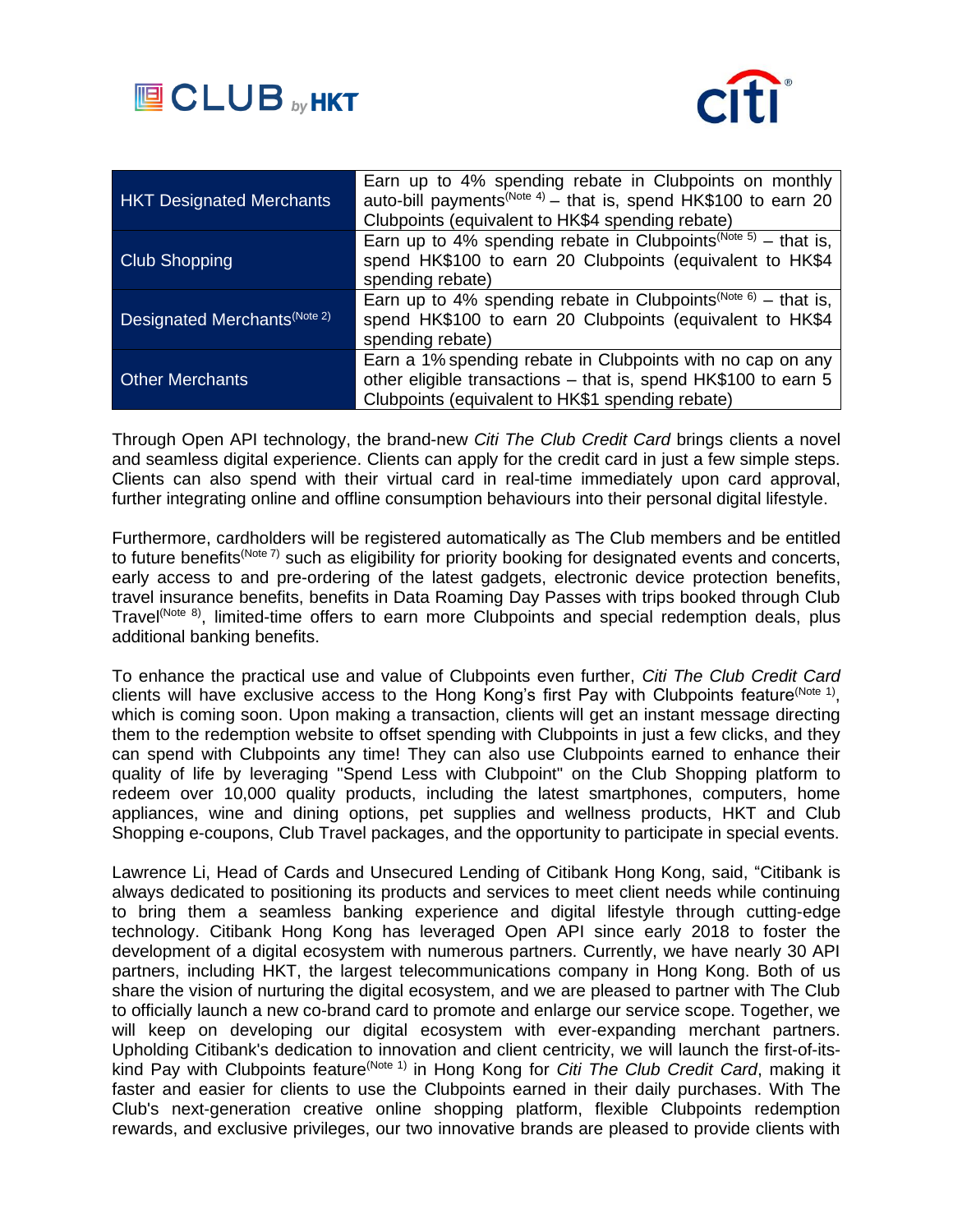



a new and unsurpassed experience whenever they spend – day and night – bringing them a taste of the good life."

Alan Tsui, CEO of HKT's Loyalty, Digital and Analytics division said, "The Club is constantly partnering with various brands and merchants to create a holistic and sustainable ecosystem, connecting our members with merchants, community and multiple networks. Having launched the Citi Points Conversion Program in September last year, we are once again excited to partner with Citibank to officially launch the *Citi The Club Credit Card*, drawing us one step closer to building a truly integrated digital ecosystem, and enabling a versatile and flexible digital lifestyle. We believe with the new *Citi The Club Credit Card*, members will fully enjoy the added benefits and designated experiences for members brought by our comprehensive ecosystem – from rewards earned by using The Club and HKT designated services, shopping at Club Shopping, booking at Club Travel, or even making daily payments, to using Clubpoints to offset spending with the upcoming function of Pay with Clubpoints<sup>(Note 1)</sup>. Going forward, we will continue to develop and build our digital ecosystem, seek new partners and opportunities across different industries, and strive to provide more diverse experiences for The Club members."

Helena Chen, Managing Director, Hong Kong and Macau, Mastercard, said, "Mastercard is pleased to partner with Citibank and HKT to officially launch a new co-branded credit card that is designed to support the development of a smart city and a 5G world. The new card caters to the needs of Mastercard cardholders, especially those who have swiftly adopted online shopping and payments during the pandemic. Mastercard has the capability to provide fast, safe and convenient digital payment options to *Citi The Club Credit Card* cardholders; further contributing to the development of an integrated digital ecosystem that not only adds to the continuously growing trend of digital acceleration, but also creates priceless experiences."

Offers of *Citi The Club Credit Card*:

- New clients will be entitled to a welcome offer of 5,000 Clubpoints (equivalent to HK\$1,000 in value<sup>(Note 3)</sup>) upon spending HK\$8,000 or above within the first 3 months from date of card issuance<sup>(Note 9)</sup> till August 31, 2022.
- Clients can enjoy additional banking benefits<sup>(Note 10)</sup> if Cardholder also becomes a Citigold or Citi Plus® client
- No credit card annual fees

*Citi The Club Credit Card* is now open for applications. For more information, please visit [citibank.hk/cititheclub](file:///C:/Users/02002171/Downloads/citibank.hk/cititheclub) or [theclub.com.hk/cititheclubcard.](file:///C:/Users/02002171/Downloads/theclub.com.hk/cititheclubcard)



To borrow or not to borrow? Borrow only if you can repay!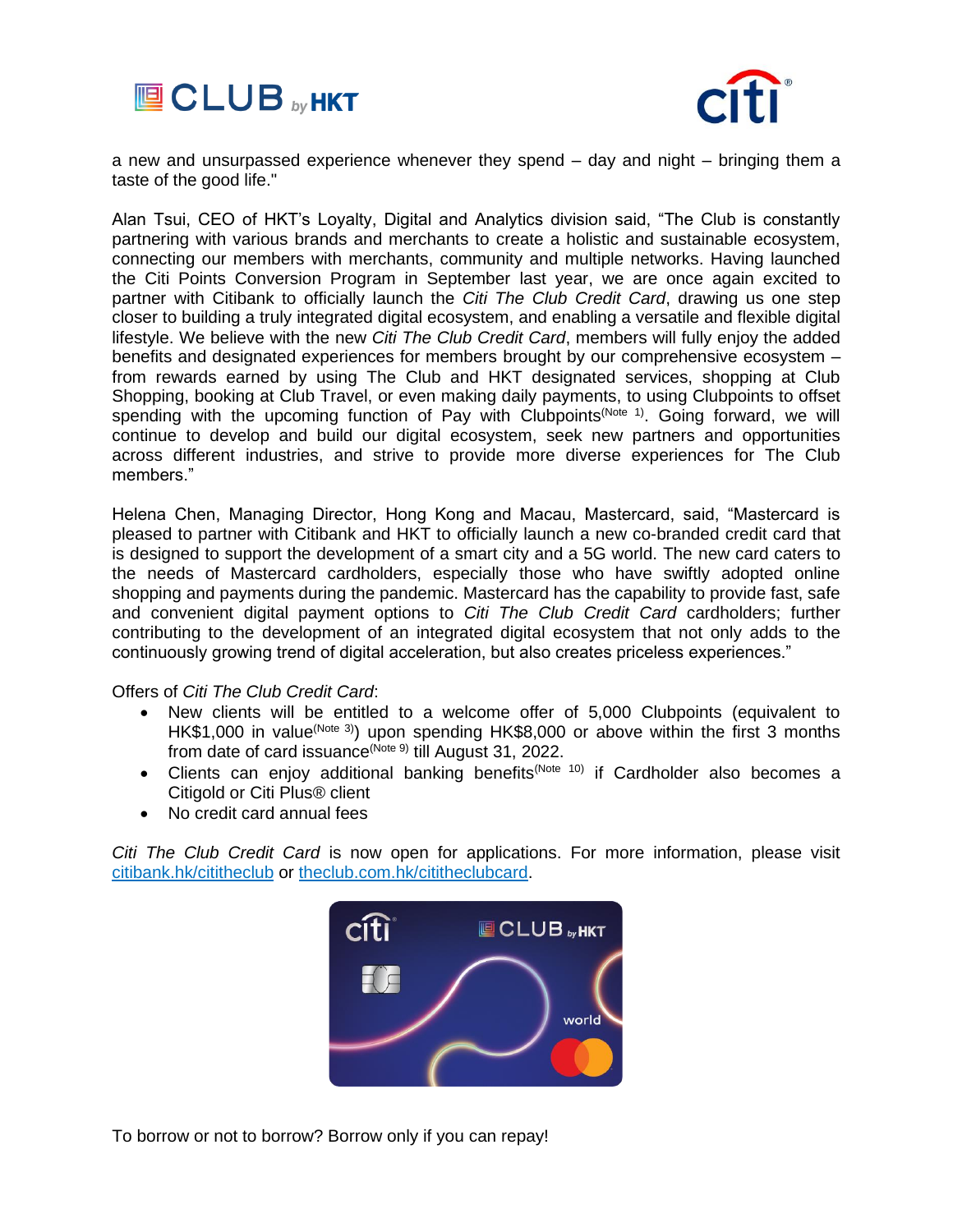



# *Notes:*

1. Pay with Clubpoints feature will be launched in early June 2022. Terms and conditions apply and to be announced.

2. Subject to terms and conditions. For details, please visit [https://www.citibank.com.hk/english/credit](https://www.citibank.com.hk/english/credit-cards/cititheclub/merchants.pdf)[cards/cititheclub/merchants.pdf.](https://www.citibank.com.hk/english/credit-cards/cititheclub/merchants.pdf)

3. The above promotions are subject to Citi The Club Credit Card – Product T&C and related Clubpoints Rebate Program Terms & Conditions and Clubpoint rebates are subject to respective caps. For details, please visit [https://www.citibank.com.hk/english/credit-cards/pdf/citi-the-club/terms-and-conditions.pdf.](https://www.citibank.com.hk/english/credit-cards/pdf/citi-the-club/terms-and-conditions.pdf) The percentages of rebates and values of Clubpoints are calculated based on Clubpoints conversion ratio when using the "Spend Less with Clubpoint" function on the Club Shopping Platform (currently 5 Clubpoints to HK\$1), which is subject to changes from time to time without prior notice, in the sole discretion of Club HKT. Citibank shall not in any way be responsible or liable for any matter or dealings under The Club.

4. Earn up to 4% rebate in Clubpoints when spending on monthly auto-bill payment with 1O1O, csl, NETVIGATOR and Now TV. For details, please visi[t https://bit.ly/3FyoVUT.](https://bit.ly/3FyoVUT)

5. Earn up to 3% plus 1% rebate in Clubpoints when spending on the Club Shopping platform [\(https://shop.theclub.com.hk/](https://shop.theclub.com.hk/) or The Club App). The 1% rebate in Clubpoints is subject to a cap of 500 Clubpoints for each Principal Cardholder's The Club membership account per statement cycle, it will be credited to the corresponding The Club membership account of the Principal Cardholder. For details, please visit [https://bit.ly/398lw2Q.](https://bit.ly/398lw2Q)

6. Earn up to 4% rebate in Clubpoints when spending on Eligible Transactions with Citi The Club Credit Card at Designated Merchants, subject to a cap of 1,500 Clubpoints for each Principal Cardholder's The Club membership account per statement cycle, it will be credited to the corresponding The Club membership account of the Principal Cardholder. Upon reaching the 1,500 Clubpoints limit, Cardholders can still enjoy 1% rebate in Clubpoints on Eligible Transactions.

7. Subject to terms and conditions. For details, please visit [https://bit.ly/398iR9l.](https://bit.ly/398iR9l)

8. Applicable to designated csl/1O1O customers only. Subject to terms and conditions. For details, please visit <https://bit.ly/3G1pZ3E>.

9. Welcome Offer is valid from now until August 31, 2022, who apply for the Citi The Club Credit Card and spend HK\$8,000 or above within the first 3 months from date of card issuance. The Welcome Offer is not applicable to customers who currently hold, have cancelled or have held any principal card of Citi Credit Card within the past 12 months from the month of application for the Eligible Card. Welcome Offers Terms & Conditions apply. For details, please visit [https://www.citibank.com.hk/english/credit-cards/welcome-offers/tnc/.](https://www.citibank.com.hk/english/credit-cards/welcome-offers/tnc/)

10. Subject to terms and conditions of Citibank. For details, please visit [https://www.citibank.com.hk/english/credit](https://www.citibank.com.hk/english/credit-cards/pdf/citi-the-club/banking-offer.pdf?ecid=EMEMNHKTCAZHBO)[cards/pdf/citi-the-club/banking-offer.pdf?ecid=EMEMNHKTCAZHBO.](https://www.citibank.com.hk/english/credit-cards/pdf/citi-the-club/banking-offer.pdf?ecid=EMEMNHKTCAZHBO)

Citi The Club Credit Card is issued by Citibank (Hong Kong) Limited. Please see Citibank's website or contact Citibank via Citi Mobile® App, Messaging Service or call CitiPhone at 2860 0333 for more details or enquiries on credit card information. The Club loyalty program is subject to The Club Terms and Conditions. For details, please visit [https://www.theclub.com.hk/en/terms-and-conditions.html.](https://www.theclub.com.hk/en/terms-and-conditions.html) Please visit The Club's website or contact The Club's CS Hotline 183 3000 for more details or enquiries relating to The Club and Club Shopping. These promotions do not constitute any invitation or inducement to make a deposit with Club HKT Limited or any other person.

## **About Citi**

Citi, the leading global bank, has approximately 200 million customer accounts and does business in more than 160 countries and jurisdictions. Citi provides consumers, corporations, governments and institutions with a broad range of financial products and services, including consumer banking and credit, corporate and investment banking, securities brokerage, transaction services, and wealth management.